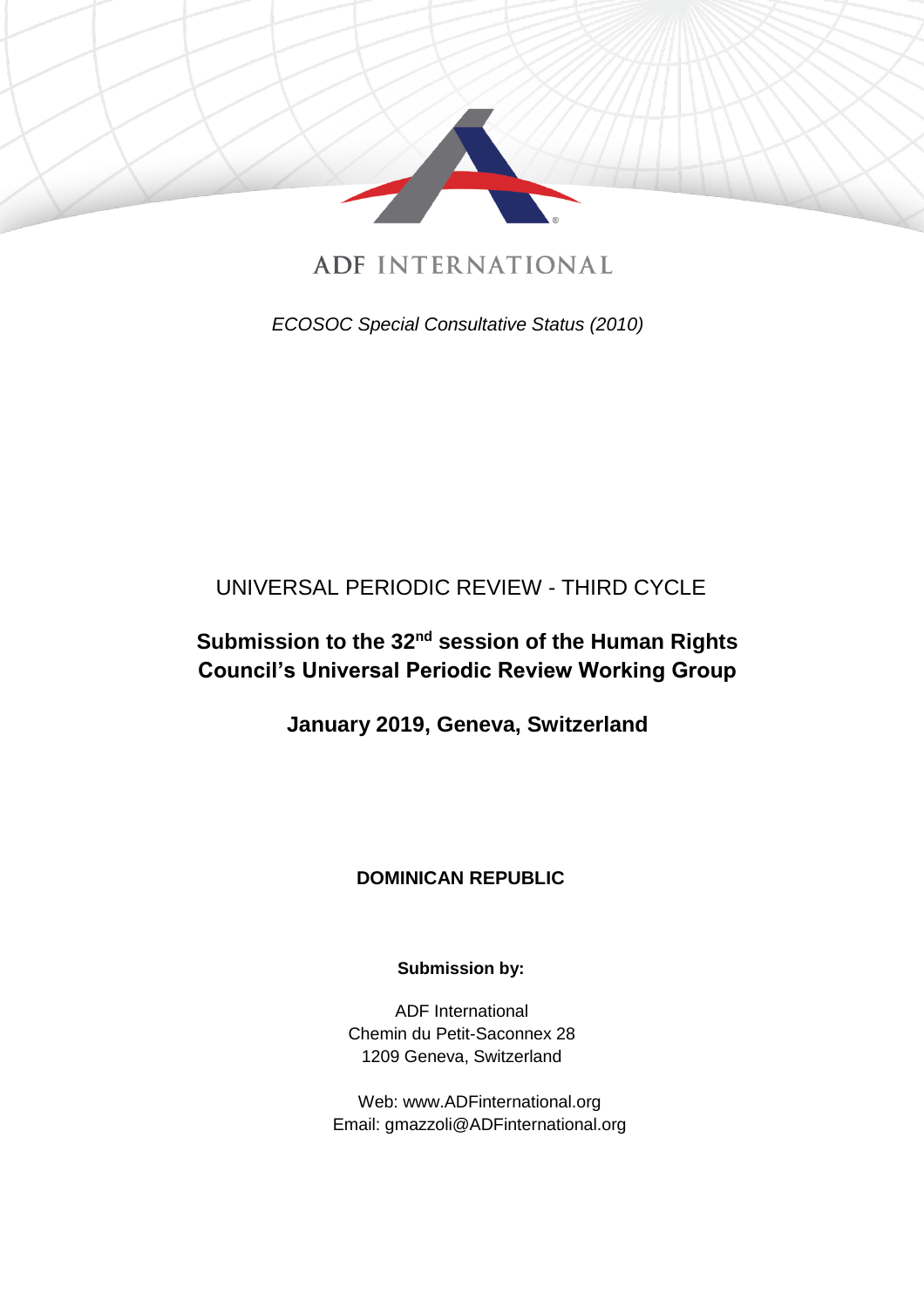#### **Introduction**

- 1. ADF International is a global alliance-building legal organization that advocates for religious freedom, life, and marriage and family before national and international institutions. As well as having ECOSOC consultative status with the United Nations (registered name "Alliance Defending Freedom"), ADF International has accreditation with the European Commission and Parliament, the Organization for Security and Co-operation in Europe, and the Organization of American States, and is a participant in the FRA Fundamental Rights Platform.
- 2. This report explains why the Dominican Republic must continue to affirm the sanctity of life of all human beings, including the unborn, and why it should resist calls to liberalize access to abortion due to the fact that there is no international right to abortion. In addition, this report deals with the issue of high levels of maternal mortality and morbidity in the Dominican Republic, as well as the need for continued adoption of medical standards and protocols to improve the conditions in which deliveries occur.

### **(a) Abortion**

- 3. Under Article 37 of the 2010 Constitution, the primary legal instrument of the Dominican Republic, abortion is illegal in compliance with Article 6 of the International Covenant on Civil and Political Rights, which it ratified in 1978. This principle is further reaffirmed in sections 107 and 110 of the 2015 Criminal Code, which state that abortion is illegal, except when it is the only available option for saving the mother's life. However, before considering this option, doctors and medical staff must explore all viable alternatives to save both lives<sup>1</sup>. Abortion is instead not permitted in cases of rape, incest and preservation of health, including mental health.
- 4. Pro-abortion organizations and activists argue that abortion is necessary to respect and fulfil the human rights of women, as well as for the sake of improving maternal health and reducing maternal mortality and morbidity, and that the Dominican Republic should fully decriminalize abortion and make it available on demand.

#### *The right to life in international law*

5. In addition to its national legal framework, and consistent with the country's interest in protecting human rights and the right to life, the Dominican Republic has ratified various regional and international conventions to this effect, which include: 1) the Universal Declaration of Human Rights, whose Article 3 states that "Everyone has the right to life, liberty, and the security of person"<sup>2</sup> ; the American

 <sup>1</sup> Criminal Code of the Dominican Republic (2014), Articles 107 and 110.

<sup>2</sup> The Universal Declaration of Human Rights: The Universal Declaration of Human Rights (UDHR) is a milestone document in the history of human rights. Drafted by representatives with different legal and cultural backgrounds from all regions of the world, the Declaration was proclaimed by the United Nations General Assembly in Paris on 10 December 1948 (General Assembly resolution 217 A) as a common standard of achievements for all peoples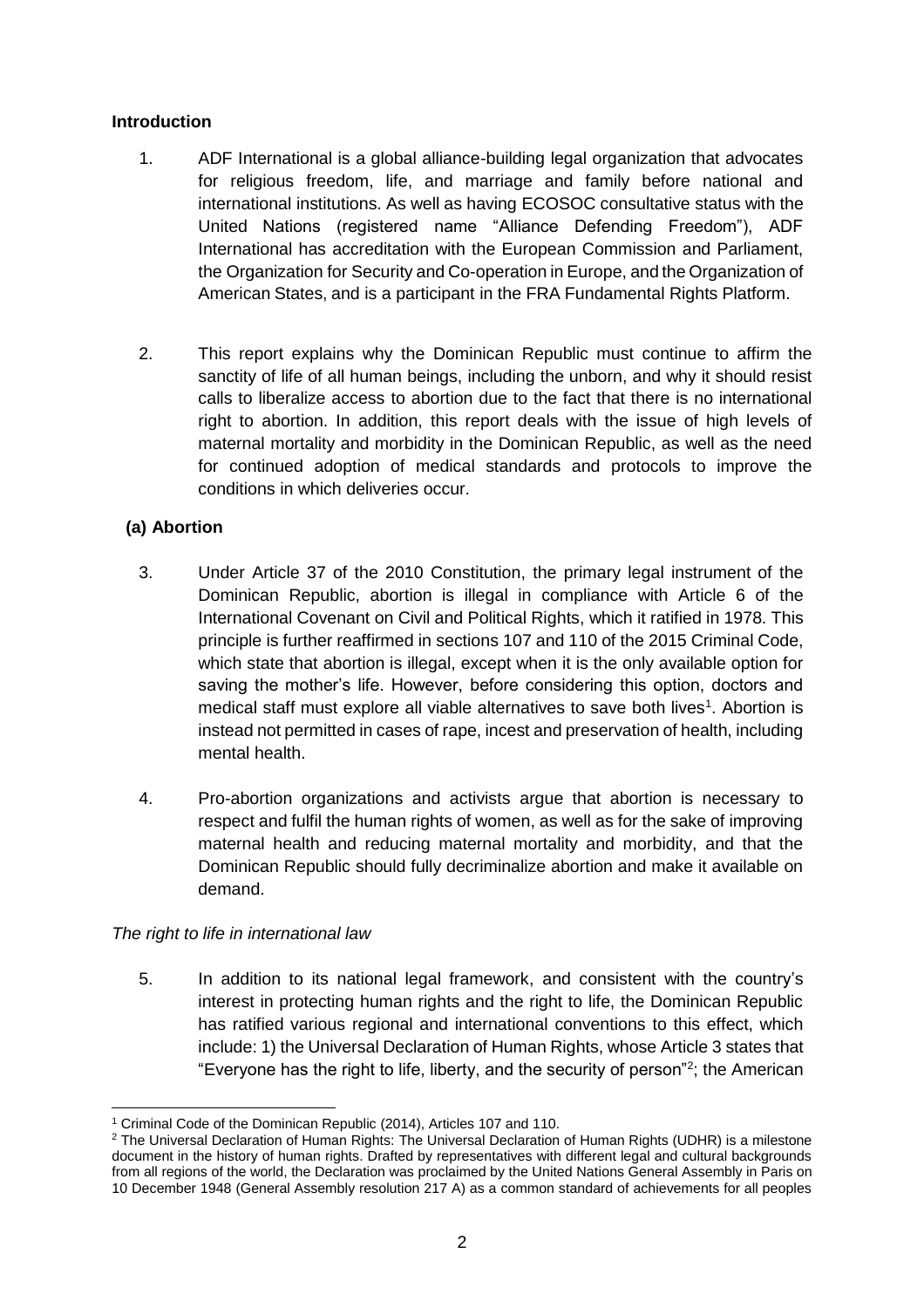Declaration of the Rights and Duties of Man, whose Article 1 affirms that "Every human being has the right to life, liberty and the security of his person"<sup>3</sup>; the American Convention on Human Rights; and the International Covenant on Civil and Political Rights.

- 6. Article 6, paragraph 1 of the ICCPR stipulates that "Every human being has the inherent right to life. This right shall be protected by law. No one shall be arbitrarily deprived of his life"<sup>4</sup> . The ICCPR's prohibition of the death penalty for pregnant women implicitly recognizes the right to life of the unborn.
- 7. Although the ICCPR allows for the death penalty to be imposed on both adult men and women, it explicitly prohibits applying the death penalty to pregnant women. Article 6(5) states that the "sentence of death shall not be imposed for crimes committed by persons below eighteen years of age and shall not be carried out on pregnant women." This clause must be understood as recognizing the unborn child's distinct identity from the mother and protecting the unborn child's right to life.
- 8. The *travaux préparatoires* of the ICCPR explicitly state that "the principal reason for providing in paragraph 4 [now Article 6(5)] of the original text that the death sentence should not be carried out on pregnant women was to save the life of an innocent unborn child"<sup>5</sup>. Similarly, other early UN texts note that the intention of the paragraph "was inspired by humanitarian considerations and by consideration for the interests of the unborn child"<sup>6</sup>. The Dominican Republic abolished the death penalty for all crimes in 1966<sup>7</sup>.
- 9. The protection of unborn life is also found through an ordinary reading of the language in the preamble of the Convention on the Rights of the Child (CRC). The preamble states that "the child, by reason of his physical and mental immaturity, needs special safeguards and care, including appropriate legal protection, *before as well as after birth*."
- 10. Article 1 of the CRC defines a child as "every human being below the age of eighteen years." This provides an upper limit as to who is a child, but does not provide a lower limit on when the status of "child" attaches. Moreover, Article 6 of the CRC holds that "States Parties recognize that every child has the inherent right to life. States Parties shall ensure to the maximum extent possible the

and all nations. It sets out, for the first time, fundamental human rights to be universally protected and it has been translated into over 500 languages.

<sup>&</sup>lt;sup>3</sup> Declaración Americana de los Derechos y Deberes del Hombre- Aprobada en la Novena Conferencia Internacional Americana (Bogotá, Colombia, 1948).

<sup>4</sup> International Convention on Civil and Political Rights (20 November 1989). Adopted and opened for signature, ratification and accession by General Assembly resolution 2200A (XXI) of 16 December 1966 entry into force 23 March 1976, in accordance with Article 49.

<sup>5</sup> A/C.3/SR.819, para. 17 & para. 33; In accordance with the Article 32 of the Vienna Convention, the travaux préparatoires are considered to be a "supplementary means of interpretation."

<sup>&</sup>lt;sup>6</sup> Commission on Human Rights, 5th Session (1949), 6th Session (1950), 8th Session (1952), A/2929, Chapter VI, Article 10.

<sup>7</sup> Consideration of reports submitted by States parties under article 40 of the Covenant. Sixth periodic reports of States parties due in 2016-Dominican Republic.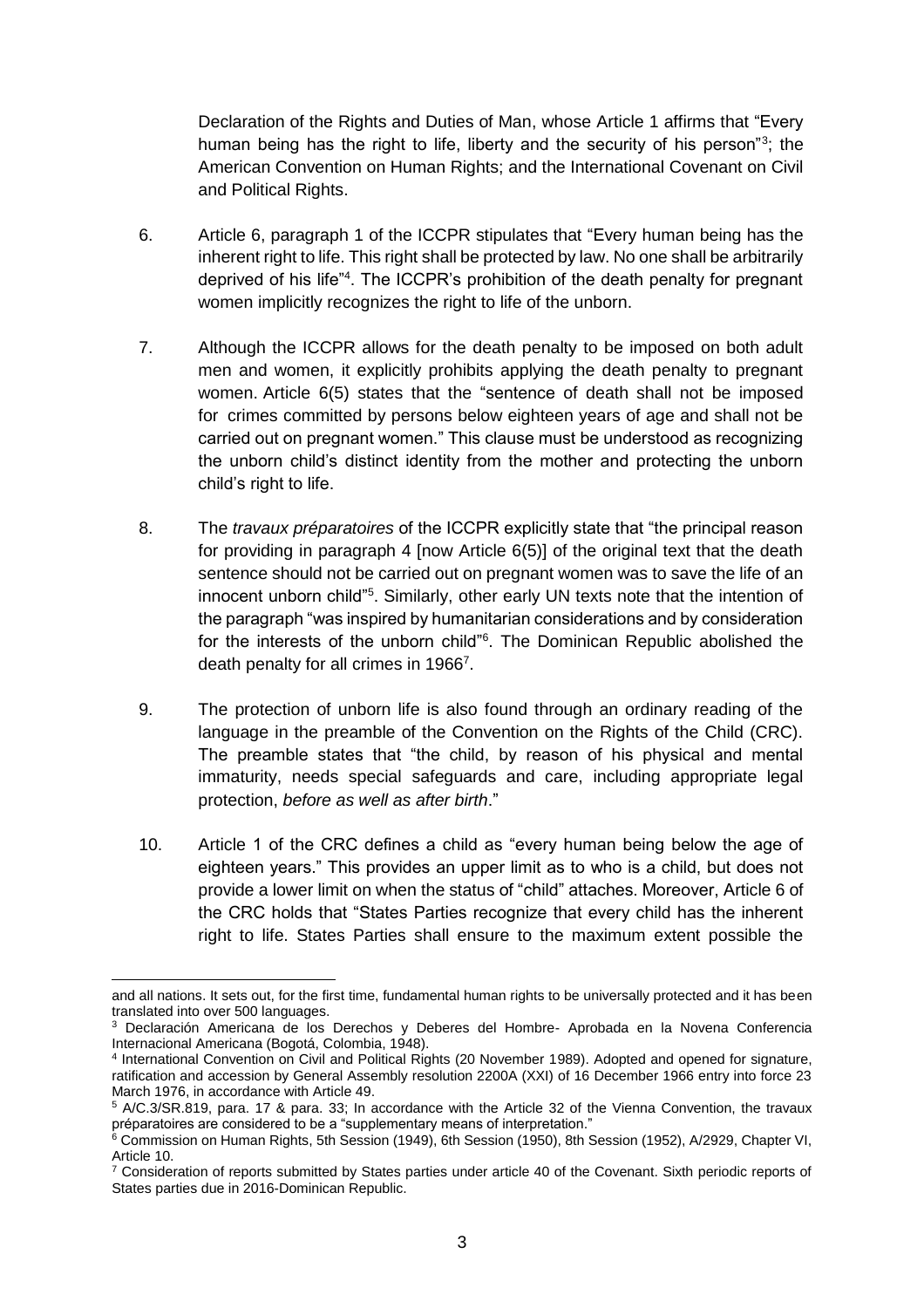survival and development of the child." Viewed in the context of the preamble, both Articles 1 and 6 of the CRC indicate recognition and protection of unborn life.

#### *Legalizing abortion does not make it safe*

- 11. Although medical infrastructure in the Dominican Republic is of a relatively high standard, and arguably one of the most advanced healthcare systems in the Caribbean, it is still not of the same quality as more developed countries, and access to quality health-care services is less available in remote and poor areas. Women who receive abortions will still face the same poor conditions faced by women who give birth and deal with similar complications, such as bleeding and infection. Providing more access to abortion will mean more women will suffer from abortion complications.
- 12. High rates of maternal mortality have less to do with the legality of abortion per se than with an inability to access obstetric care, lack of information, and lack of health workers, especially in the case of women living in poverty and in remote or rural areas.
- 13. Further, abortion can never be safe because it takes the life of the unborn child, and harms the mother through the loss of her child.

#### *Reducing recourse to abortion*

- 14. The Dominican Republic must focus on introducing measures to reduce recourse to abortion, instead of focusing on legalizing it, in line with paragraph 8.25 of the Program of Action of the International Conference on Population and Development. Measures to reduce recourse abortion include improving access to education, which empowers women and leads to social and economic development, as well as facilitating healthy decision-making.
- 15. The Dominican Republic must also focus on helping women get through pregnancy and childbirth safely, rather than helping women end their pregnancies. Given the maternal health crisis in the Dominican Republic, resources must focus on improving conditions for pregnant women, women undergoing childbirth, and postpartum women.

### **(b) Maternal Health**

16. The Dominican Republics' maternal mortality ratio (MMR) in 2015 was 92 maternal deaths per 100,000 live births, down from 198 per 100,000 in 1990<sup>8</sup>. Although the number of maternal deaths in the Dominican Republic has declined in recent years, it remains a pressing human rights concern. Indeed, every maternal death is a tragedy. It devastates the woman's family, in particular the woman's children, and affects the entire community socially and economically.

#### *Necessary maternal health interventions*

 $\overline{a}$ <sup>8</sup> World Bank, Maternal Mortality Ratio (modeled estimate, per 100,000 live births), 2015, https://data.worldbank.org/ indicator/SH.STA.MMRT?end=2015&locations=DO&start=1990&view=chart.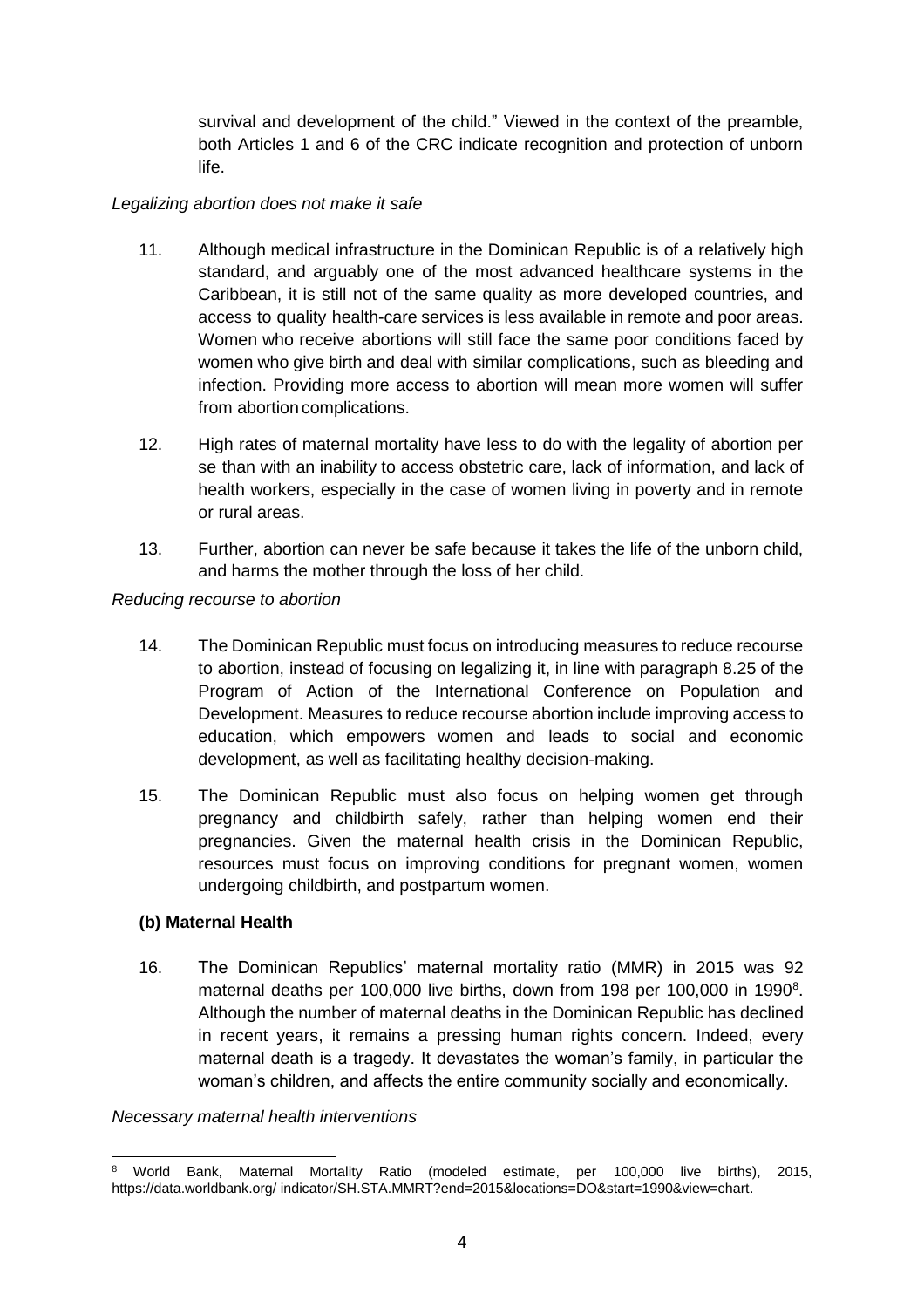- 17. Almost all maternal deaths are preventable, particularly when skilled birth attendants are present to manage complications and the necessary drugs are available, such as oxytocin (to prevent haemorrhage) and magnesium sulphate (to treat pre-eclampsia). Problems in many countries with high rates of maternal mortality and morbidity include a lack of drugs and poor infrastructure, such as no electricity or running water and inaccessibility of hospitals due to weather conditions.
- 18. The World Health Organization (WHO) recommends a minimum of four prenatal visits with trained health workers, in order to prevent, detect, and treat any health problems. Although in 2014 93% of women received the minimum of four visits recommended by the WHO, infant and mother mortality rates still remain high. These issues must be remedied, but frequent calls to increase legal abortion access as a necessary precondition to solving them are misguided. Legalizing abortion also does not guarantee that pregnancy and childbirth will become safer when the real problems with the Dominican Republic's health-care system do not involve lack of access to abortion. Providing more access to abortion will mean more women will suffer from abortion complications<sup>9</sup>.
- 19. After identifying the causes of mother and child mortality in 2014, UNICEF and the Dominican Ministry of Public Health decided to implement a methodology for continuous quality improvement of attention to pregnancy, childbirth, postpartum and immediate attention to the newborn, called *"Hospital Amigo del Bebe"*. This strategy includes key interventions for the reduction of maternal-neonatal mortality through six specific component: (1) Quality prenatal control, (2) Friendly attention to the mother, (3) Clean and quality delivery, (4) Breast feeding and early attachment, (5) Reduction of infections spread to the newborn immediately after birth, (6) Timely registration of birth<sup>10</sup>.
- 20. Moreover, in March 2017, UNICEF released a study outlining the most recent advances made throughout the country as well as to highlight the current primary causes of maternal mortality. This study concluded that non-compliance with medical standards and protocols in hospitals where deliveries occur is a leading cause of maternal mortality throughout the Dominican Republic.
- 21. In line with paragraph 8.25 of the ICPD, the Dominican Republic must focus on introducing measures to avoid recourse to abortion by way of investing in social and economic development and by providing women with support throughout and after pregnancy.

#### *Impact of premature sexual activity*

<sup>9</sup> Global distribution of women attended at least four times during pregnancy by any provider, latest available data in the period 2010-2016. https://data.unicef.org/topic/maternal-health/antenatal-care/. Antenatal care coverage: at least four visits. Percentage of women aged 15–49 years attended at least four times during pregnancy by any provider. The indicator refers to women who had a live birth in a recent time period, generally two years for MICS and five years for DHS.

<sup>10</sup> Reducción de Mortalidad Materna y Neonatal. Informe De Progreso - Marzo 2017 - Santo Domingo.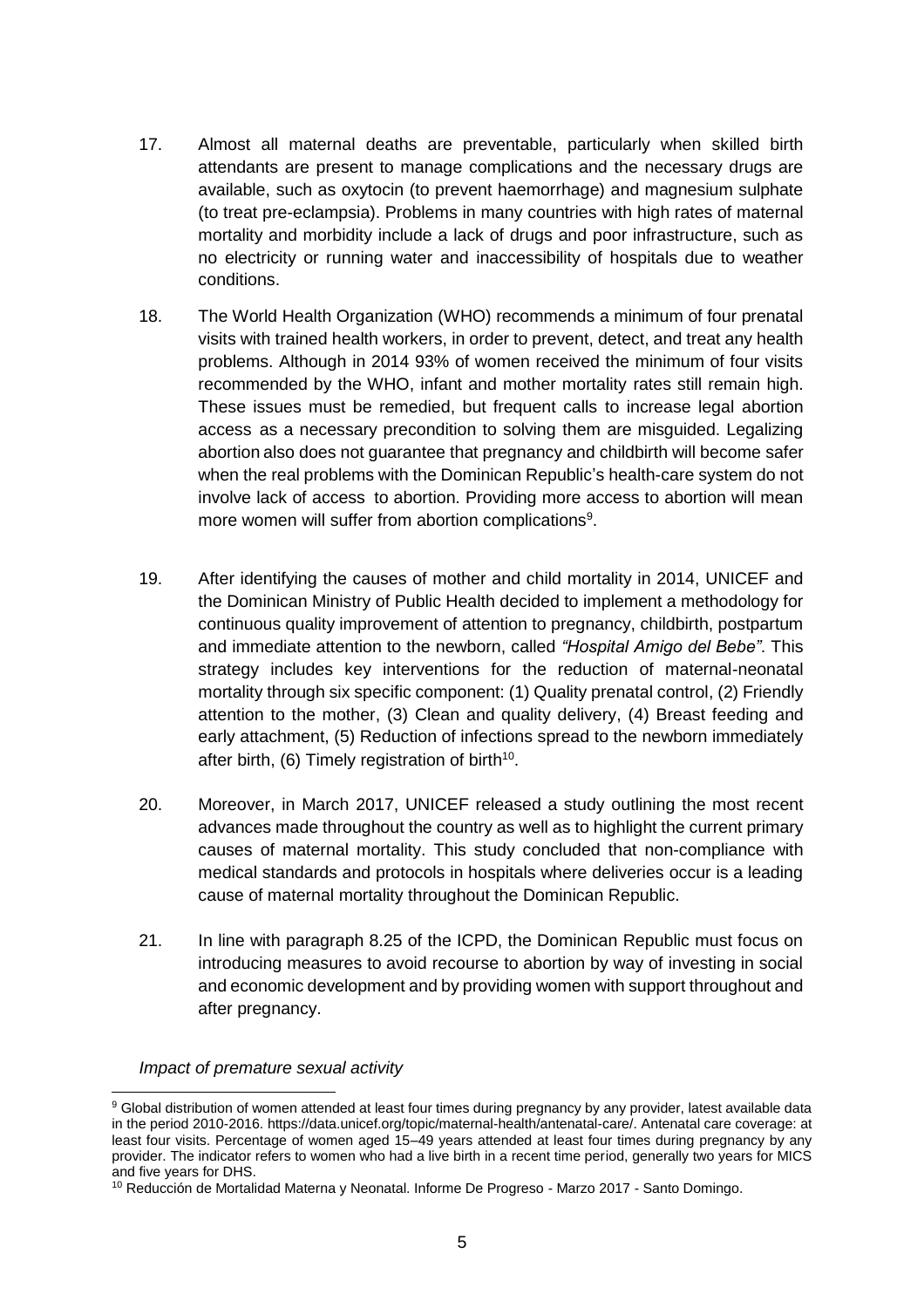- 22. Premature sexual activity is a serious problem that leads to devastating health implications, and severely undermines the wellbeing of youth. The consequences of premature sexual activity have a disproportionate impact on young girls because their bodies are not developmentally prepared for pregnancy, in addition to the fact that they are more susceptible to HIV and other STIs due to biological factors.
- 23. The Dominican Republic must ensure cooperation with parents and community and religious leaders, and must respect the religious values of the community. More than 90% of the population of the Dominican Republic are religious, most of whom are Christian.
- 24. Education on responsible sexual behavior should focus on abstinence and fidelity and inform young people about the risks associated with premature sexual activity and multiple concurrent partners. It must also encourage healthy relationships and responsible decision-making.

#### **(c) Recommendations**

- 25. In light of the aforementioned, ADF International suggests the following recommendations be made to the Dominican Republic:
	- a. Affirm that there is no international human right to abortion and that the right to life applies from conception until natural death, and as such that the unborn child has the right to protection of his or her life at all points.
	- b. Resist calls to further liberalize abortion, and instead implement laws aimed at protecting the right to life of the unborn.
	- c. Recognize that the legalization of abortion, in a country with high levels of maternal mortality and morbidity and with severe problems with access to proper health-care, will not make pregnancy and childbirth any safer;
	- d. Improve health care infrastructure, access to emergency obstetric care, midwife training, and resources devoted to maternal health; and
	- e. Focus on safely getting mothers and babies through pregnancy and childbirth, with special attention paid to improving health-care access for women from poor and/or rural backgrounds.